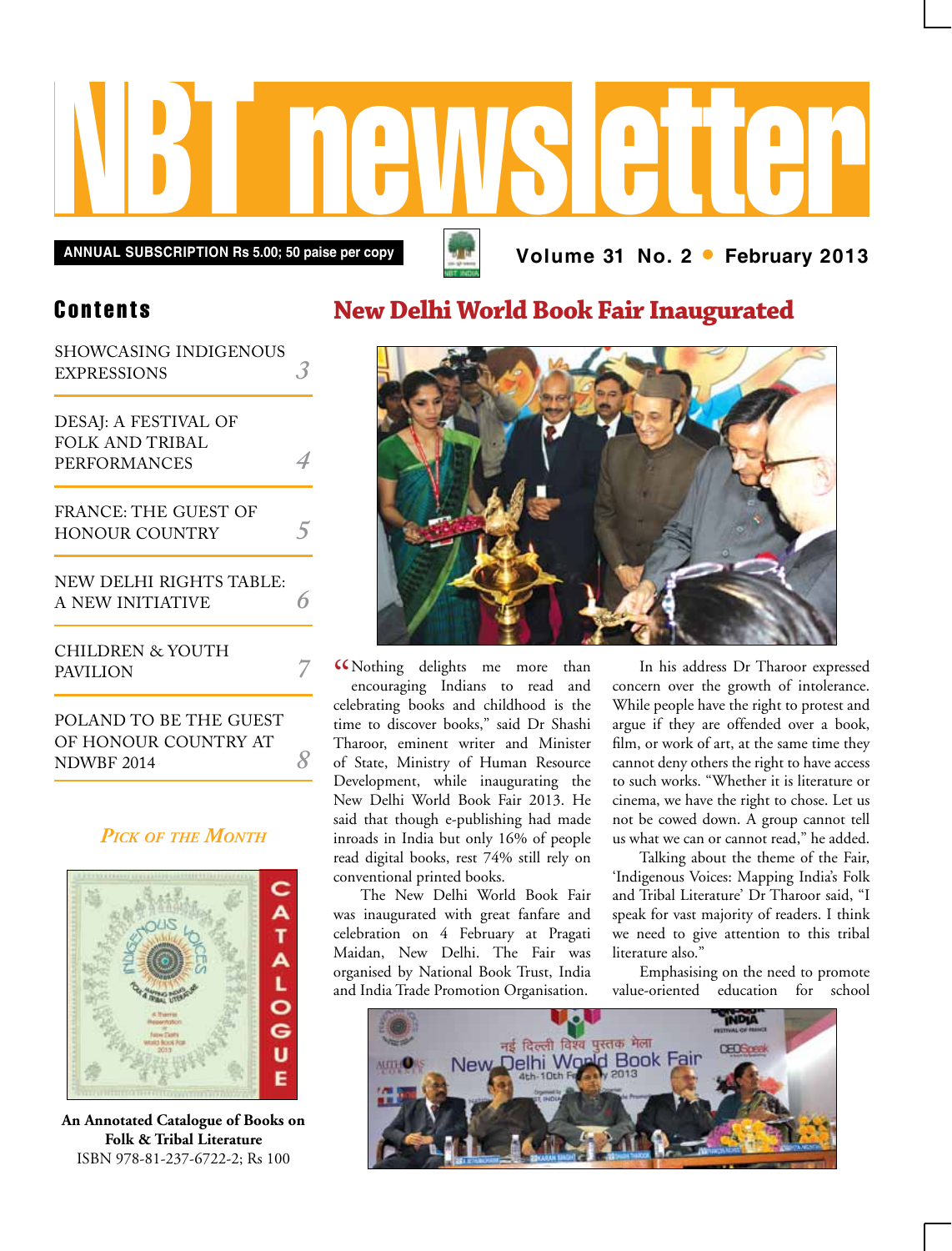

children across the country, Dr Karan Singh, eminent scholar, Member of Parliament (Rajya Sabha) and President, Indian Council for Cultural Relations, said, "We need value-based education in the curriculum. Our constitution does not allow us to teach religion. But what we have done is thrown the baby out with the bathwater. We are worried about the Fundamental Rights, but how many of you sitting here know the Fundamental duties?" He said, while delivering the Guest of Honour address at the inauguration.

For Dr Karan Singh, there is no better place than the World Book Fair, "I started collecting books when I was five and in my library in Jammu I have a collection of 25000 books. Books epitomise the heart of civilisation." Referring to the burning of ancient and valuable manuscripts at Timbuktu, "Unfortunately, there have been terrible incidents like the one at Timbuktu. Historically if we look back we know of how the libraries of Alexandria and the Nalanda University were destroyed."

Referring to this year's World Book Fair theme, Dr. Singh said that every language that flourishes in India is 'indigenous'. No language is second class. "Every language is a vehicle of *sanskriti*."

His excellency Francois Richier, Ambassador of France for India was the special guest on the occasion. "It is a very important occasion for France," said Mr.



Richier, "Though France has not invented writing, printing or internet, they take little pride in producing books dealing with history and science." India and France, according to him, share the same democratic values and expressed concern

see in the burning of books. Ms. Rita Menon, CMD, India Ttrade Promotion Organisation (ITPO), said "The association of ITPO with NBT dates back to 38 years. We were delighted when the Ministry of HRD made the New Delhi World Book Fair an annual affair. It is a commendable effort for a book loving country like ours. We are here to facilitate NBT as co-partners but the brains and expertise has been of the NBT."

over the rising tide of intolerance that we

Elaborating further, she said, "ITPO conducts a lot of events and we have seen that product launches are attractive for visitors, hence came the concept of Author's Corner, wherein authors can launch their books and interact with readers. Besides, folk dances and performances in the evenings will enthrall the visitors. Translating all these events into the book fair makes it a truly world-class event."

Sudhir Malhotra, President, FIP, said, "From a handful of publishing houses in the 1950s, India has grown to be amongst the top five publishing countries in the world. The picture looks bright but the progress is uneven. While some languages have



made significant progress – English being the most talked about, followed by Hindi, Malaylam, Tamil, Marathi and others, publishing in many important languages like Urdu, Konkani, Oriya, Kashmiri and other North-East languages have not kept pace." According to him, "We need substantial investments in international marketing efforts. Book exports need focussed attention, they cannot be clubbed with industrial products under chemicals and allied products and be considered insignificant in comparison."

Earlier, Shri A Sethumadhavan, Chairman, NBT, in his welcome address said, "The hosting of such a fair is a huge responsibility bestowed on us and making it an annual affair needs a lot of planning and hard work. India today is an economically and educationally empowered nation, and therefore we came up with new initiatives in this fair like Rights Table, CEO Speak, etc. to encourage business deals."

Shri M.A. Sikandar, Director, NBT thanked all the dignitaries, publishers, authors and visitors to the fair and sought the full-hearted cooperation from the stakeholders for the success of the Fair.

In keeping with the Theme of the Fair, the Baster Band played by the performers from Bastar, Chhattisgarh, dressed in their traditional attire, presented a colourful and folk music performance during the inauguration.



**2 NBT Newsletter february 2013**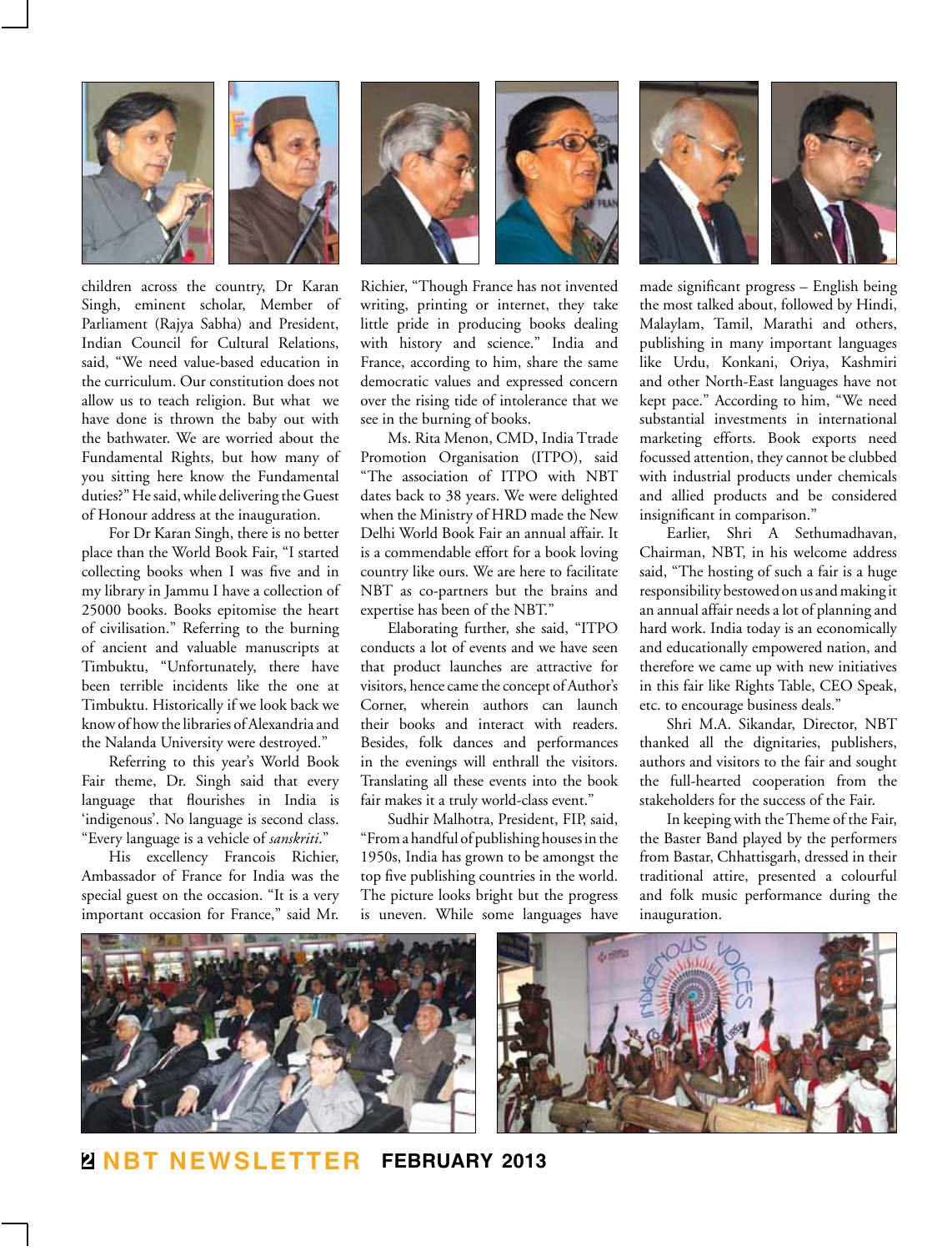## **Showcasing Indigenous Expressions**

Greeting the visitors at the gates<br>
Greet Hall No. 7 was a huge reclining figure of a lady engrossed in reading. This replica of a figure, a Bengal folk art form, in a way represented the Theme Presentation of the New Delhi World Book Fair 2013.

'Indigenous Voice: Mapping India's Folk and Tribal Literature' was an attempt by the National Book Trust, India to map some of the writings on tribal and folk literature as well as works by and on tribals.

The identity of a nation and her people lie in its many traditions and cultures that have withstood the test of times. Until the time the traditional knowlege of our communities, be it their faith, culture, belief systems, craft, performances, literature were captured for posterity, this wealth was sustained in the vast repositories of 'oral memories' by various communities passed down the generations.

These indigenous voices have found their expressions in medium as varied as handicrafts to performances and literature. In bringing a renewed focus on this tradition and culture, the NBT conceived and put up an impressive pavilion at Hall 7E. The Pavilion transported the visitors to a time and place that still co-exists along with our urbane existence, with its colossal replicas of the dwelling abodes of our community. These included typical traditional houses from the South, the



West, the North, the East as well as the North-east.

Complimenting them were panels on various traditional storytelling art forms like Kalamkari, an ancient style of painting



from Andhra Pradesh; Kavad, story telling in pictorial tradition; Pattachitra painting from Odisha; Warli painting from Maharashtra; Gond art from central India; Patwa style of painting from Bihar and West Bengal; Pinguli Chitrakatha story telling tradition; Mata-ni-Pachedi textile art tradition by nomadic Waghari community of Gujarat; Pabuji ka Phad,

storytelling through painting; Rajwar murals style of painting practised by women of Rajwar community of Bihar, Chhattisgarh and Madhya Pradesh; Ravan Chaya traditional shadow-puppet theatre form of Odisha; Thanka, painting on silk with embroidery, used as tools to depict the life of Buddha; Tholpavakoothu, a shadow-puppetry of Kerala; Pithora paintings of Rathwas, Bhilals and Naykas of Gujarat and Madhya Pradesh; Jadu Pat painting and story telling tradition of the Santal tribes; and Madhuban or Mithila

style of painting traditionally done by the Women folk. Together they showcase the rich and diverse artistic traditional ways of communication.

Making a transition from orality to written, that documents and preserves this knowledge for posterity was the display of over 500 books in English, Hindi and other Indian languages including tribal languages like Lepcha, Gondi, Chhattisgarhi, Bhili-Gujarati, Himachali, Santali and Kokborok. A display of mixed genres they included fiction, non-fiction, folklore and some incisive scholarly studies on the communities, their way of life, as well as their struggles for survival under the onslaught of change.

Besides, the exhibit showcased new refreshing voices that are emerging today from among the communities themselves, creating an alternative literary landscape. These voices from within are much more than simple narratives but also include



**february 2013 NBT Newsletter 3**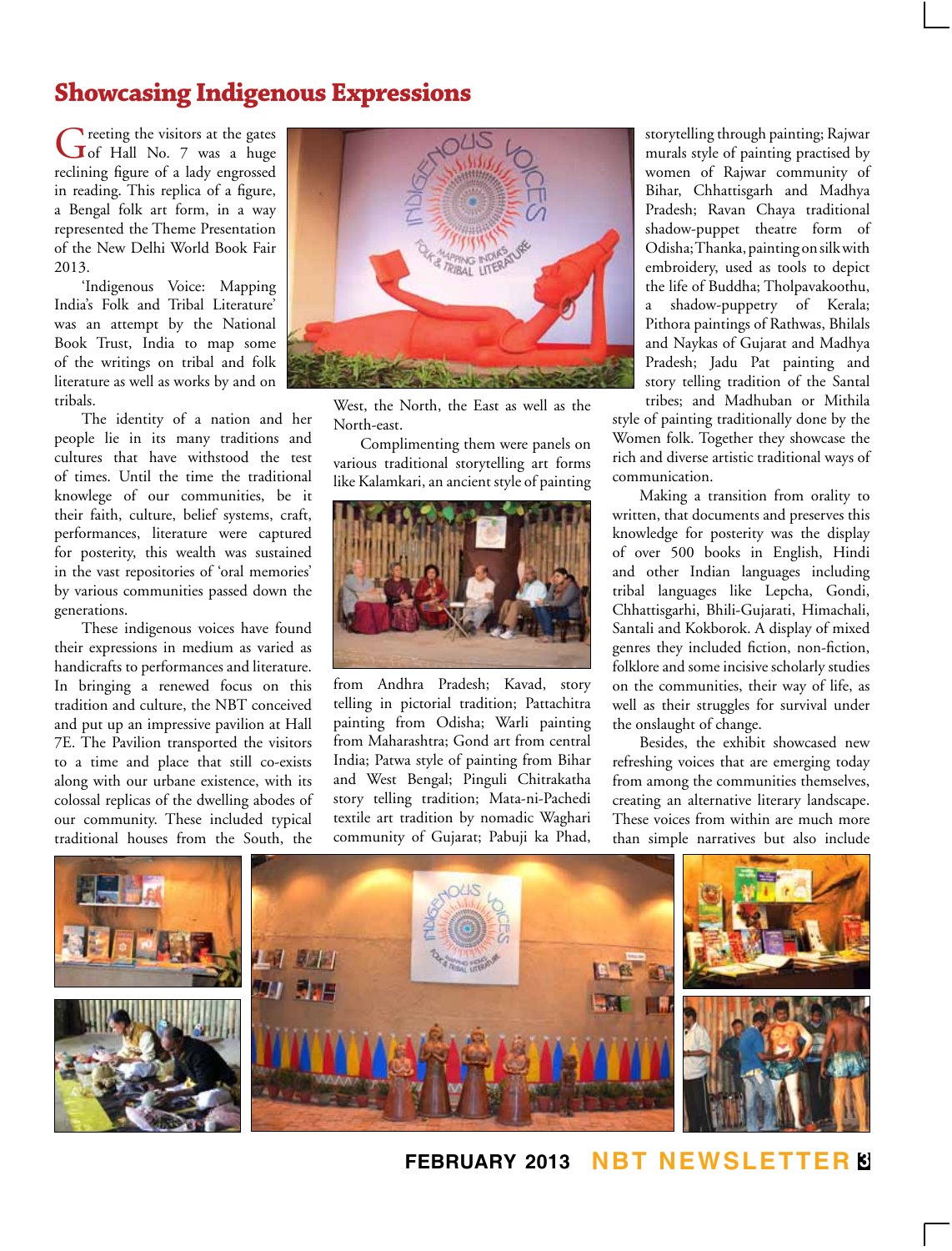

novels, essays and dramas. In the process, they augur a new idiom and change that will continue to strengthen the national fabric of India. Many such writings in English and tribal languages were displayed at the Theme Pavilion. An annotated catalogue of the books displayed was available for the general public at the Pavilion.



During the seven days of the Fair the Theme Pavilion hosted discussions where writers and scholars from across the country participated in the deliberations. They included Narayan, Ivy Hansdak, Ram Rahman, Mini Krishnan, G.N. Devy, Jivya Soma Mashe, Muthukumarasamy, Badri Narayan, K. Satchidanandan,



Temsula Ao, Tabu Taid and Arjun Deo Charan.

The Pavilion also showcased various folk music, dance and drama presentations from all over the country every day at the Lal Chowk Theatre, like Pandavani, Choliya, Kabui Naga, Bhand Pather, Purulia Chhau, Naqqal, Pulikali, etc.

### **Desaj: A Festival of Folk and Tribal Performances**

Cetting the tone for the theme of The New Delhi World Book Fair 2013 titled 'Indigenous Voices,' was the inauguration of the Festival of Folk Music, Dance and Drama— *Desaj*. Organised by National Book Trust, India and Sangeet Natak Akademi, the performances from across the country entertained and provided a glimpse into the rich treasure of our traditional performances throughout the Fair from in the evenings at Lal Chowk, Pragati Maidan.

The indigenous performing arts of India contain within themselves a core of contentment which feeds their expressions, a still centre which absorbs and assimilates everything from within. They have much joy to offer and a shared sense of our common humanity.

Speaking at the inaugural function, Ms Leela Samson, Chairman, Sangeet Natak Akademi was hopeful of more such collaborations with NBT, India. Shri A. Sethumadhavan, Chairman, NBT, said that there is a thin line between art and literature, and they both contribute equally.



The festival began with a presentation by Ms Teejan Bai, Padmabhushan and Sangeet Natak Akademi Awardee. Ms Teejan Bai, an exponent of Pandavani, gave a lively performance by narrating episodes from the epic Mahabharta in Chhatisgarhi dialect while playing the onestring instrument 'Tamboora'. Pandavani is a form of narration where the narrator sings the story and then starts a religious



discourse using mime and dance movement.

Other performances in the evening included Thang-Ta from Manipur, Traditional Bhajans from Gujarat and Bastar Band from Chattisgarh.

Other events that enthralled the audience throughout the Fair days included: Pulikali and Naada Samanwayam from Kerala, Lai Haraoba from Manipur, Jhumur & Nagpuri Songs from Jharkhand,

Choliya Dance & Lok Geet from Uttarakhand, Kabui Naga Dance from Manipur, Mand from Rajasthan, Bihu Dance from Assam, Ragini from Haryana, Bhand Pather from Jammu & Kashmir, Bamboo Symphony from Kerala, Dance & Music of Ao Tribe from Nagaland, Purulia Chhau from West Bengal, Naqqal from Punjab, Parichakkali & Attam from Lakshadweep, Raas & Mayur Dance from Uttar Pradesh, Bagrumba & Bodo Dance from Assam, Bohura Godhani from Bihar, Ghumara from Odisha, Hojagiri from Tripura, Bohada Dance from Maharashtra, Dhol Cholom from Manipur and Bajashal Dance from Odisha.

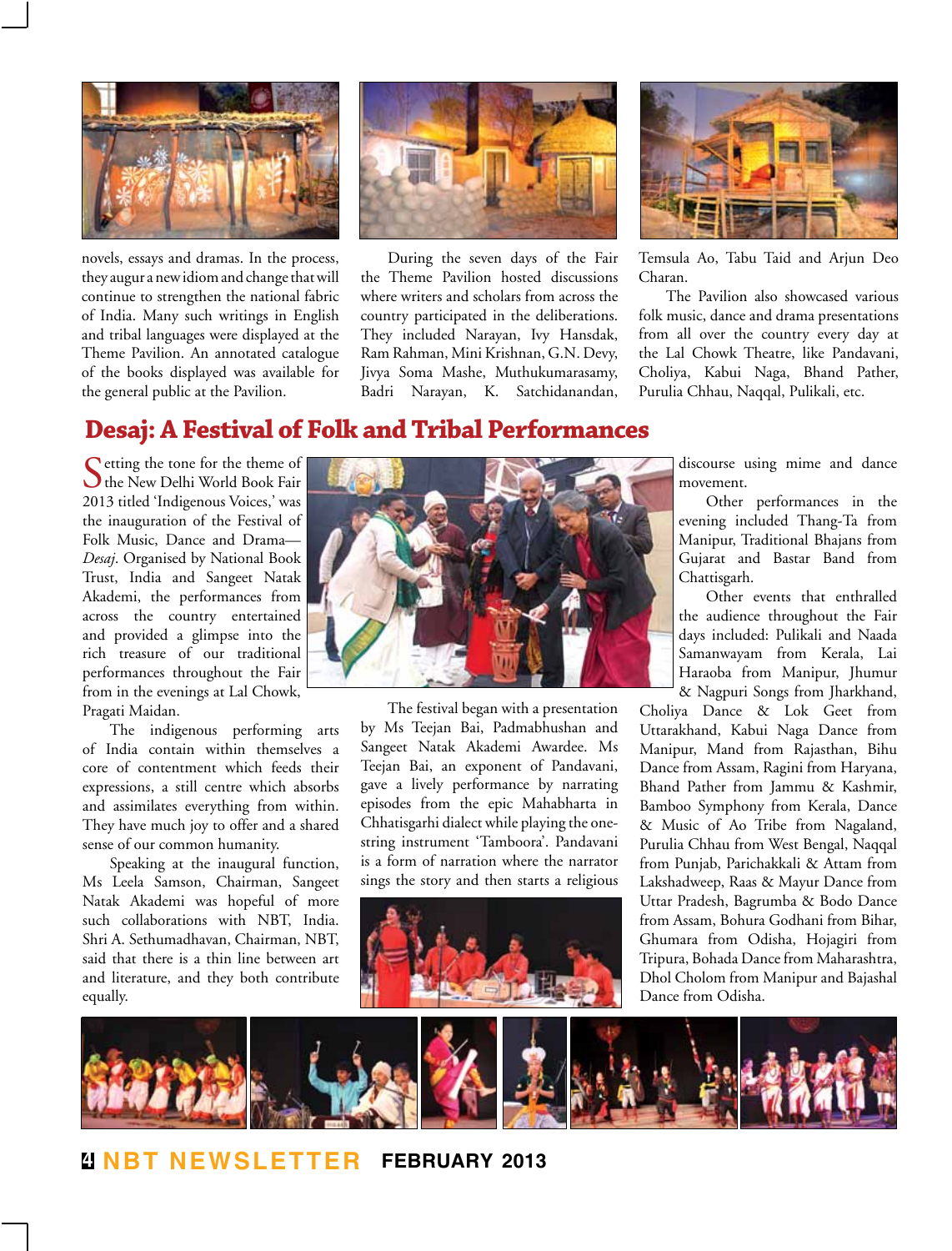## **France: The Guest of Honour Country at the Fair**

France was the Guest Country for the New Delhi World Book Fair 2013 to foster French literature in India as part of the 'Bonjour India' festival. In partnership with the Bureau for the International Promotion of French Books (B.I.E.F.), the Embassy of France in India and the Institut français en Inde, the French publishers had close to 2,000 French titles hosted many literary events during the seven days. Also showcased was various aspects of French culture through an exhibition

entitled "France Remains", and a series of film screenings.

The French Book Office of the Embassy brings together the French and Indian professionals from the publishing industry in touch. It assisted both Indian and French publishers, translators, writers and readers, working as a channel of connection between the two publishing worlds. As a result, professional and rights exchanges between Indian and French publishers have increased considerably over the past few years. French and Indian publishers were brought together through the Indo-French Professional Round Table Meetings at the Fair.



The French Delegation included institutions, authors and publishers, besides a group of 25 students, Master in Management for the Publishing Industry. The participations from institutions included Alain Gründ, president, Bureau International de l'Edition Française



*Acclaimed French writer Tahar Ben Jelloun in conversation with Kanchana Mukhopadhyay at the French Pavilion.* 



(B.I.E.F.); Jean-Guy Boin, director, B.I.E.F.; Christine Karavias, project manager, B.I.E.F. and Muriel Vandeventer, policy officer for books, Ministry of Foreign Affairs. The authors included Tahar Ben Jelloun, Kenizé Mourad and Dominique Sigaud while publishers at the show were Hatier & Didier Jeunesse; Casterman - Flammarion / Père Castor – Autrement; Esmod Publishers; Le Seuil; Stock; Le Seuil; Nathan Jeunesse; to name a few.

Photography Exhibition on France Heritage, and French Delicacies: Le Bistrot, French Cuisine were regular events throughout the Fair days.

France also hosted a series of film screenings in the Sakunthalam Theatre which included: La Délicatesse, directed by David Foenkinos & Stéphane Foenkinos; L'Autre, directed by Patrick Mario Bernard & Pierre Trividic; La Princesse de Montpensier, directed by Bertrand Tavernier; Astérix et les Vikings, directed by Stefan Fjeldmark & Jesper Møller, Le Voyage du directeur des ressources humaines, directed by Eran Riklis; and La Princesse de Montpensier, directed by Bertrand Tavernier.



For the first time the New Delhi Book World Fair introduced the concept of Book Art installation. Attracting the curious interest of thousands of visitors the Book Art installation was a popular feature of the Fair. Commemorating the 150th birth anniversay of Swami Vivekananda, a special Pavilion was also put up at the Fair. For the first time, NBT introduced the Author's Corner, where many writers interacted with the bookovers. More details will be covered in the next issue of the *NBT Newsletter*.



#### **february 2013 NBT Newsletter 5**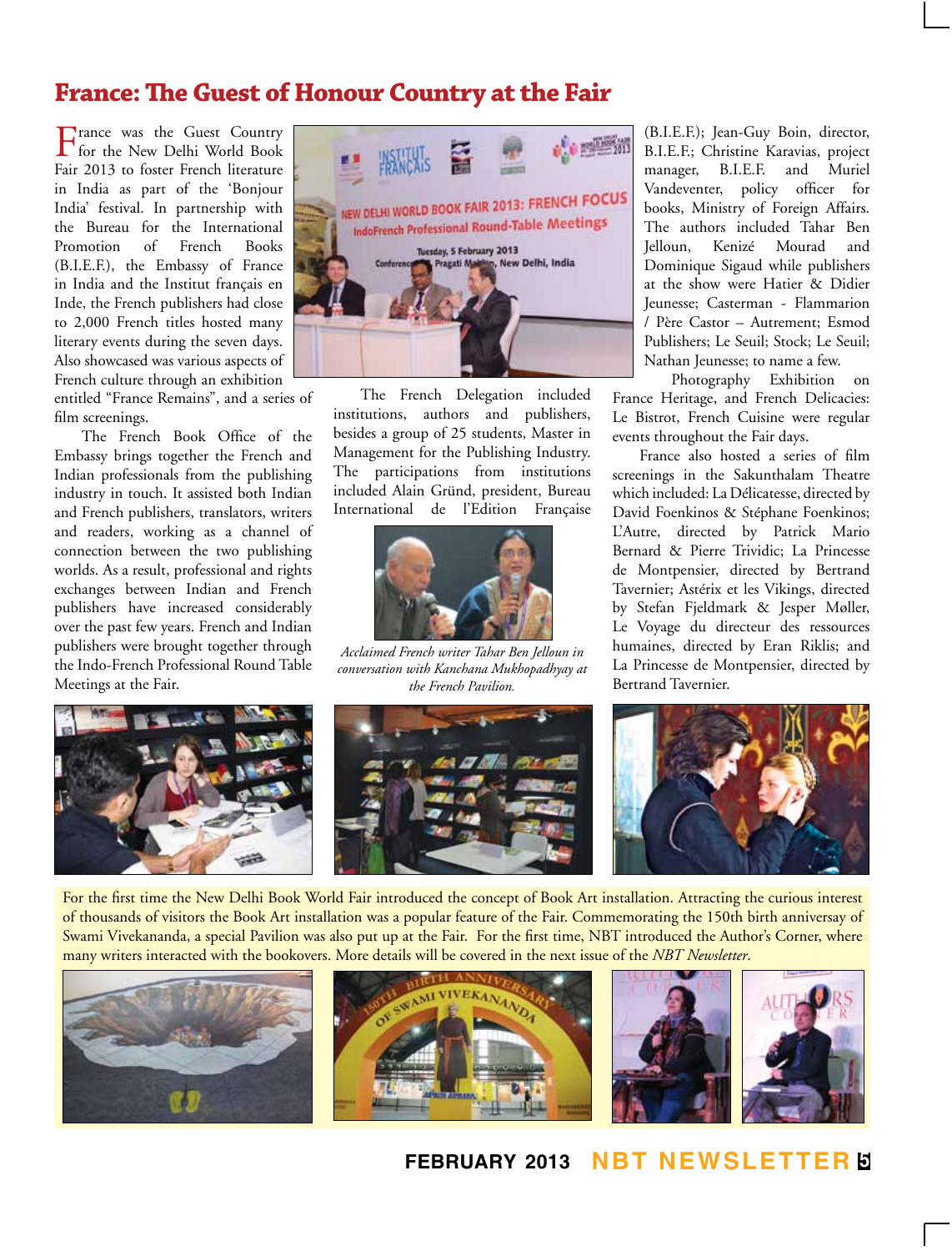## **New Delhi Rights Table: A New Initiative**

" India is one of the largest publishing industries in the world. We publish books in all Indian languages, besides Hindi and English. It has been our dream to reach our books across the country and to the world. The Rights Table, initiated first time in India by NBT is a major step towards that direction", said Shri A. Sethumadhavan,

Chairman, NBT while inaugurating the New Delhi Rights Table on 2 February 2013, at Pragati Maidan, New Delhi.

"The initiative has started with a good number of participants having enrolled for the sessions from India as well as abroad. I am very hopeful that in the coming years, this number will increase manifold", Shri A. Sethumadhavan added.

The New Delhi Rights Table was a two-day event that attempted to bring together publishers, Rights' agents, translators and editors from India and abroad at a forum to network and explore business opportunities together. The Rights Table offered B2B 'match-making' sessions between publishers. Initiated by the National Book Trust, India the New Delhi Rights Table is a part of its effort to promote Indian books abroad, through its recently launched initiative for providing financial assistance to foreign publishers for translating Indian books into foreign languages. The rights trade is a major component of the book trade. Besides augmenting business interests it also helps to promote writings across the world.



Speaking on the occasion, Shri S. K. Ghai, Sterling Publishers, congratulated NBT and Director and Chairman for organizing this event first time in India. He said that India had a treasure of good books and literature and which should definitely be translated into other languages so that it reaches a wider readership.

Welcoming the Indian and foreign participants, Shri M.A. Sikandar, Director, NBT expressed his happiness at the response that this new initiative had received from publishers in India as well as abroad. He thanked everyone and hoped that more will be participating next year, when the event will be held on 17–18 February 2014 at Pragati Maidan, New Delhi.



The inauguration was followed by a Panel discussion on "Perspectives on Indian Publishing Industry in the Context of Rights Trade', where some of the best publishing minds offered their views on the current scenario in India regarding the exchange of Rights in publishing industry.

Shri Sudhir Malhotra,

President, FIP, was of the opinion that though not much attention was given in this direction till now in our country, this is now the need of the hour. Shri Ramesh Mittal, President, CAPEXIL felt that it was important for the books to be translated first in all Indian languages and then be taken up for foreign translations. Ms V. Karthika, CEO Harper Collins (India) said that India had already made a place in the world as a major publisher. She said what was required now was to tell the world that besides fiction India publishes a wide genre of books and that too in various Indian languages. She added that time had come when instead of us approaching, the world should approach us for our books and the Rights Table initiated by NBT was a major step in that direction.

Bipin Shah, Mapin Books was happy about the Rights exchange programme by NBT, and said, "I appreciate this initiative; it's the right way to move forward." Rahul Singhal, Xact Books said, "We have attended several such programs overseas and it feels good to have such an initiative in India too."



**6 NBT Newsletter february 2013**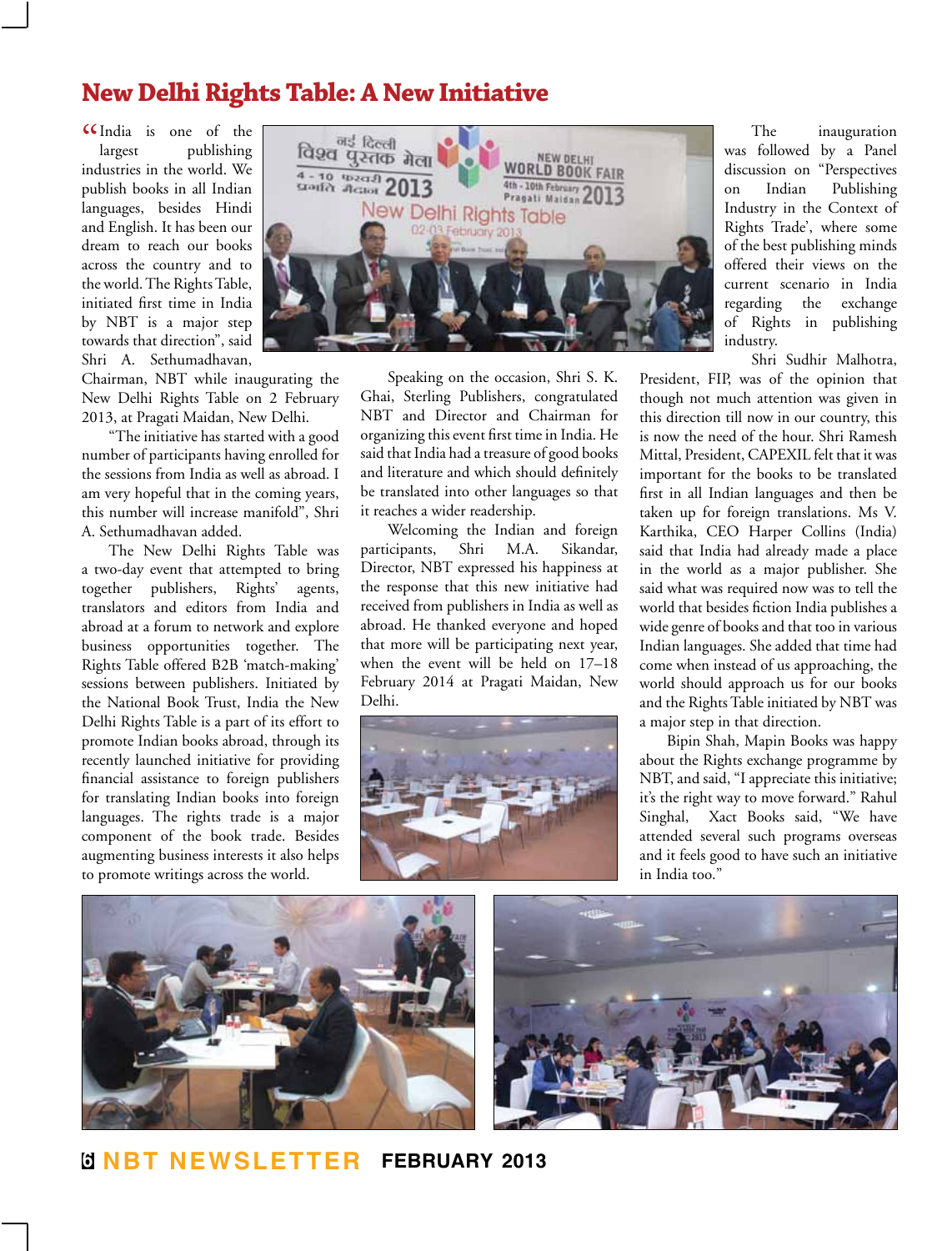# **Inauguration of Children & Youth Pavilion**

**CC**There is a perception among people that examination system is driving the that examination system is driving the children away from books that are not part of the curriculum. I will definitely like to encourage children to read books apart from textbooks," said Shri Vineet Joshi, Chairman, CBSE while inaugurating the Children & Youth Pavilion at the New Delhi World Book Fair 2013 at Pragati Maidan, New Delhi on 4 February 2013.

The inauguration was followed by the release of a Kashmiri title *Haput Ti Taangi Haatch*, and three English titles *My First Aeroplane Journey*, *Boond*, and *A Helping Hand*—all published by the NBT, India. After the release, Parvez Ahmad and a



group of children performed a song on "Kitaben Kartin Hai Baaten" (Books talk). Shri A. Sethumadhavan, Chairman, NBT and Shri M.A. Sikandar, Director, NBT were also present on the occasion.

The Children & Youth Pavilion was a major attraction at the Fair. A host of activities for children, discussions, interactive sessions with authors and illustrators, motivational talks for the youth were all organised at the Pavilion. The Pavilion had a special exhibit of books for children on Folk and Tribal Literature in English and many Indian languages.





There was also an Illustrators' Corner where major illustrators from across the country participated, including Pulak Biswas, Ravi Paranjape, Niren Sengupta, Somen Bhowmick, Sigrun Srivastava, Durlabh Bhattacharya, Atanu Roy, Viky Arya, Durgadutt Pandey, Amitabh Sengupta, Anup Rai, Shashi Shetye, and Partha Sengupta.

An attraction at this Corner was the on-the-spot portrait sketches of visitors made by an artist. Among the visitors who had their sketches done was Prof. K.V. Thomas, Hon'ble Minister of State for Agriculture and Consumer Affairs & Public Distribution.

Some of the events that took place in the Pavilion and personalities who participated at various discussions at the Pavilion:



Prof. Yash Pal, eminent science communicator, interacted with children at a Panel Discussion on the topic 'Science Writing for the Youth'. Dr S V Ishwaran, Dr Madhu Pant, Shri Pramod Joshi and Ms Sangeeta Sethi also presented their views on the topic.

Popular children's writers Ravi Paranjape, Ramendra Kumar, Sangeeta Sethi, Dipanita Roy, Ashok K. Pande and Deepa Aggarwal interacted with children and parents on the habit of reading.

Dr Pratibha Ray, Jnanpith award winner and Dr Judith Oriel, Book Attaché with the Embassy of France interacted with budding writers at the Young Writers' Meet held at the Pavilion.

Dr H.K. Kaul, Director, DELNET spoke at a session on the importance of libraries in encouraging the habit of reading in children and how schools can aid in taking it forward. Shri M. K. Raina, eminent theatre personality and activist conducted a theatre workshop at the Children & Youth Pavilion.

Usha Albuquerque, prominent career counseller and psychologist, as well as Nitin Saraswat, Career Counsellor from



Jaipur interacted with young adults to guide them for appropriate career.

Other personalities who interacted with children included Prof. Shyam Menon, V-C, Ambedkar University; Ms Saika Khan, Rehabilitation Officer; Ravinder Sangwan, celebrated wrestler; Surinder Kaur, Captain of the Indian Women's Hockey; and Dr Judith Oriel, Book Attaché with the Embassy of France.

Shri A. Sethumadhavan, Chairman, NBT said that the Children & Youth Pavilion was the most visited pavilion in the Fair. And as an author he felt young at heart whenever he visited it.



#### **february 2013 NBT Newsletter 7**